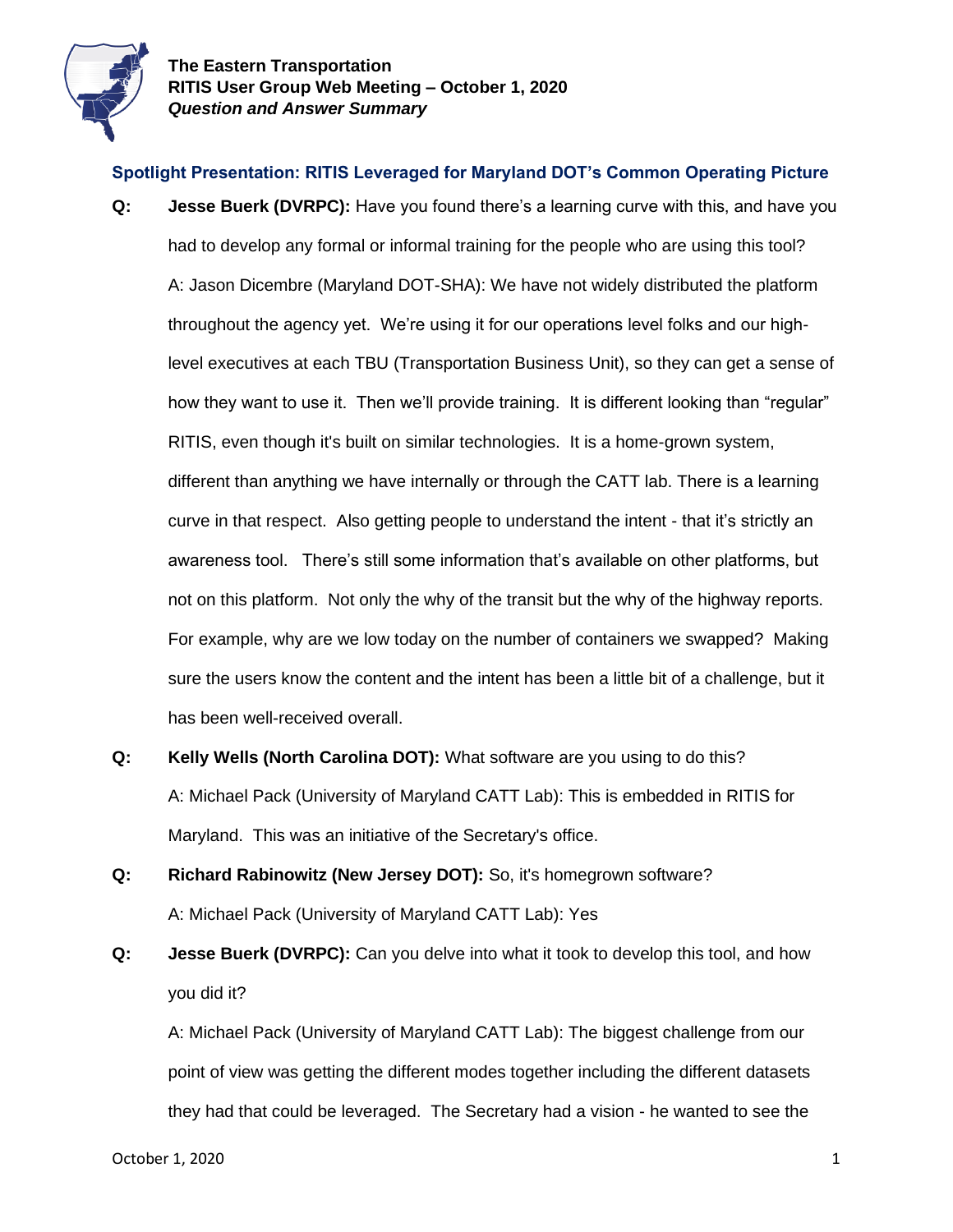

relationship between the different modes. Jason was the one who spearheaded and shepherded the groups together. He did a great job - it was like pulling teeth with some folks. Figuring out how to get parking data and various airport data-all those different things and bringing those together was a great challenge.

A: Jason Dicembre (Maryland DOT-SHA): As an example, Maryland has a local DMV under our MDOT umbrella. They were transitioning to a different system to track wait times at their facilities. We wanted to incorporate information such as, whether wait time at a certain branch is impacted by highway incidents near it. We weren't able to do that before. Since the system was already transitioning, it was great that we didn't have to disconnect and then reconnect that data feed. We also had licensing issues. It was a challenge, but I'm happy with what we came up with. Ultimately, the most amount of time was spent on getting all the data feeds to CATT Lab.

A: Michael Pack (University of Maryland CATT Lab): It was eye-opening to see what some of the modes had. There's a lot of stuff we left out of the dashboard for time. We may go back and add them later. It was a cool exercise once we started getting into the weeds of it all.

**Q: Mia Zmud (Central Texas Regional Mobility Authority):** I was going to ask if this is also saved as historical data but I think you just said it isn't right now...maybe in the future?

A: Michael Pack (University of Maryland CATT Lab): Data is archived, but the "relationships" between them as are displayed aren't. They are all computed on-the-fly.

**Q: Shawn Turner (Texas A&M Transp. Inst.):** My question is for Michael and Jason-was it more of a technical or institutional challenge??

A: Jason Dicembre (Maryland DOT-SHA): There were both. While Maryland does have all the modes under one umbrella, until Secretary Rahn came in with his "one MDOT"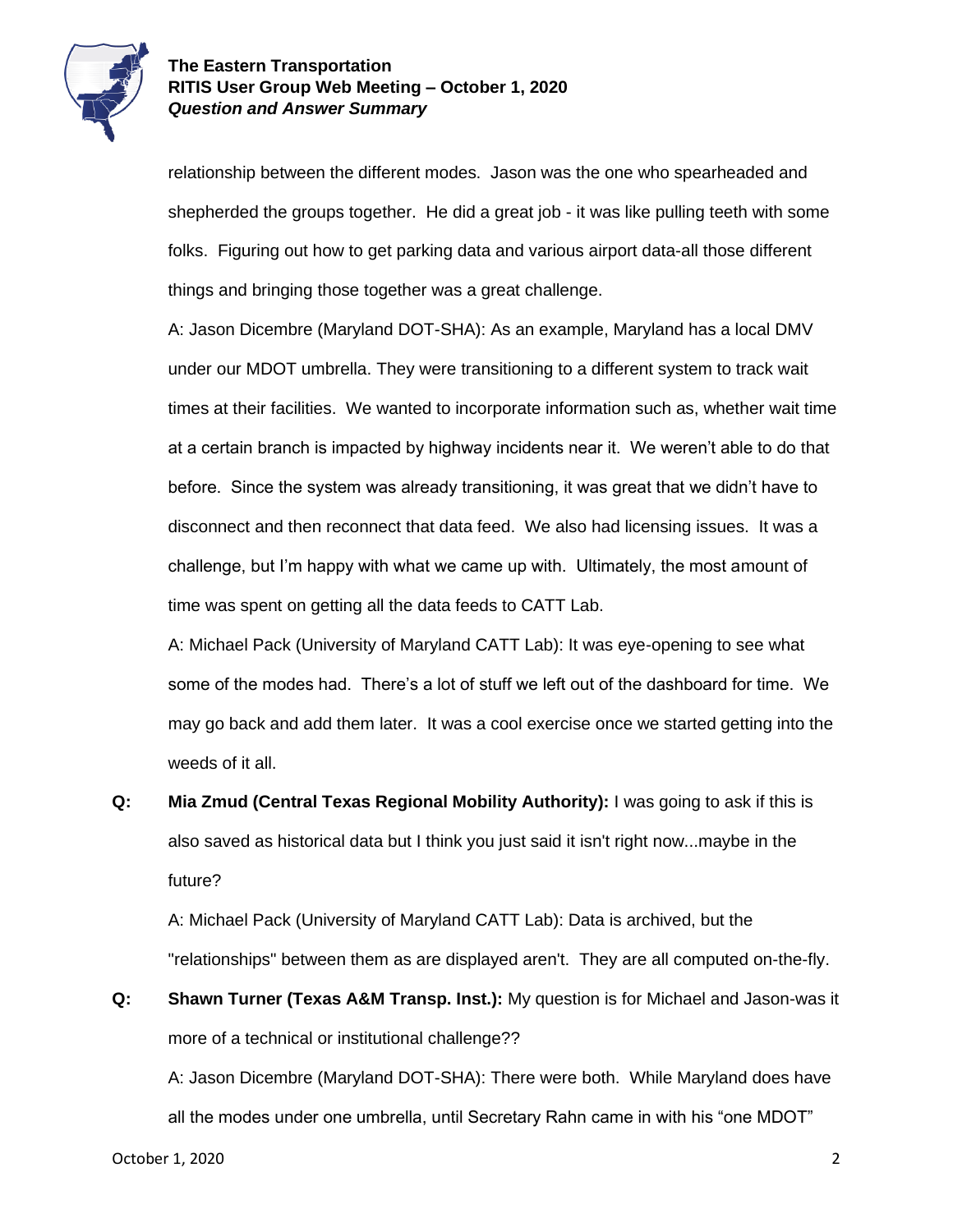

approach, we often did operate in silos. There was an institutional change happening outside this project about working together to solve problems. This project was looked at as a way to make everyone realize that what we do impacts each other. There were some institutional issues, such as what we wanted to display and concerns about showing some data in real-time? What if the data is viewed poorly because it's a snapshot of one moment in time, not the performance over a week, a month, or a quarter. So yes, there were some challenges because of the way the data was viewed, and how we were receiving it.

A: Michael Pack (University of Maryland CATT Lab): There were issues with secure data and sensitive systems, making sure we were tapping into them in an appropriate way that didn't set anyone up for disaster. From a design standpoint, there were a lot of different stakeholders with different views on how information should and should not be displayed. This is our first cut, just deployed last month, so there is always room for improvement.

**Q: Kelly Wells (North Carolina DOT):** Were there any issues with mapping the different data sets?

A: Michael Pack (University of Maryland CATT Lab): There wasn't a lot of competing geospatial things we had to deal with, like different types of projections or different ways of representing geospatial data. That wasn't a challenge within itself. The challenge was associating things together. Making sure that when we were describing the traffic leading up to ports or exiting ports that we were using the right roads to describe congestion. Same thing for airports or linking bus routes to congestion, incidents that occurred on bus routes. We even wanted to tie it back to whether certain Maryland DOT offices were open, and why.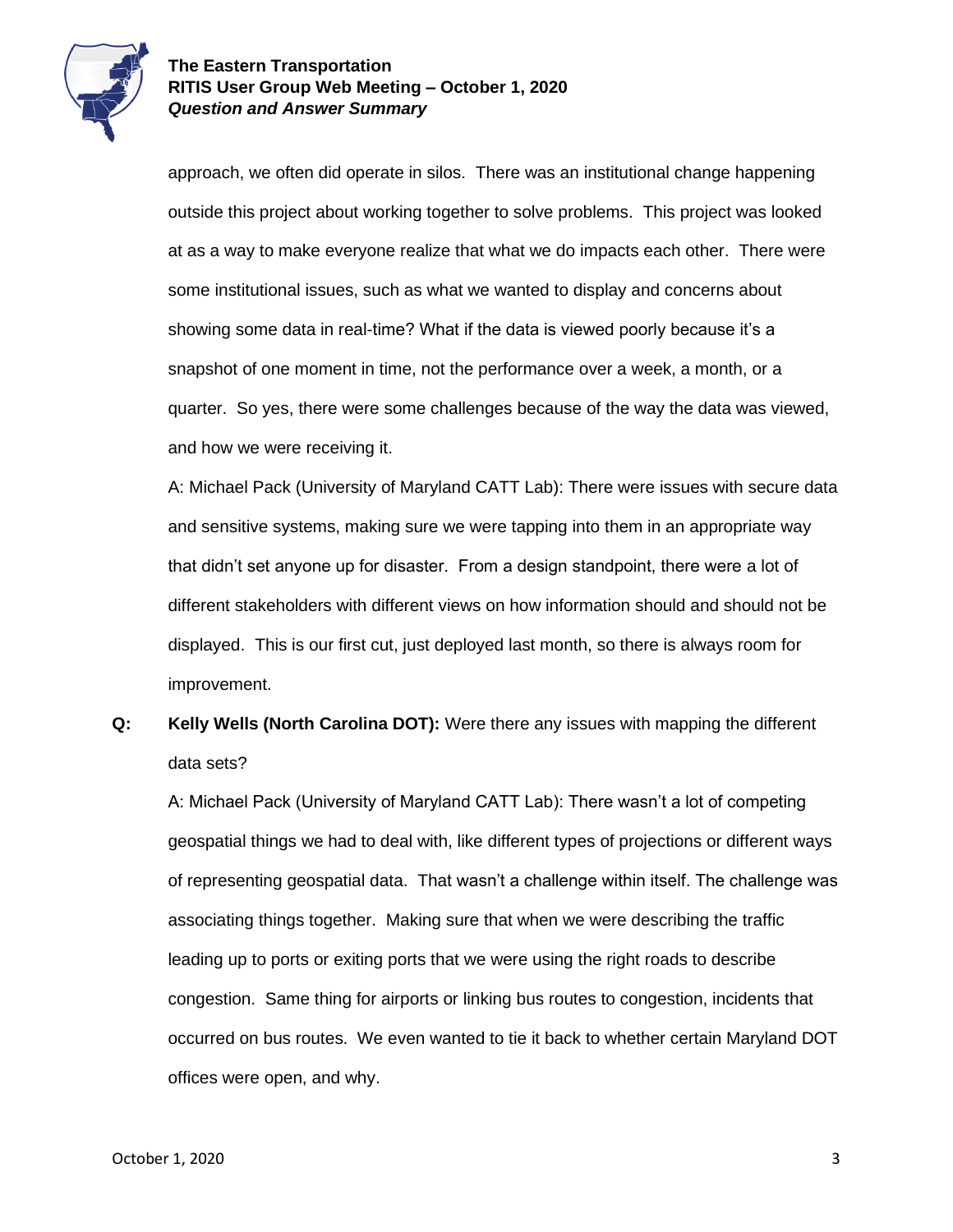

**Q: Ria Kulkarni (Northern Virginia Transportation Authority):** This is a great functional platform that intends to monitor the restoration of transportation services. Have you thought of weaving in "resiliency" to this since TPB is looking into this aspect? This could be a great way to segue into translating an abstract resiliency idea to a more tangible entity.

A: Jason Dicembre (Maryland DOT-SHA): That's a great idea. I'm probably going to steal it. We did toss around what we wanted to track. Resiliency was not judged, but we did talk about the travel time index, wait times, and how they connect. It's interesting to think about what it means to restore transportation services. How many buses on average are late? What's normal? What are you willing to accept? It's hard to do because those standards are different for each mode. There's no true note that it's restored, it's just a picture of how we're doing in the system.

**Q: C. Patrick Zilliacus (MWCOG):** Jason and Michael, does this currently incorporate railroad (as in MARC, Amtrak, and maybe the freight moves on CSX and NS)? A: Michael Pack (University of Maryland CATT Lab): We didn't add Amtrak, MARC, or VRE in the first version of this. We stuck to MDTA buses. The hope is that we will go back later and add WMATA, which is the Washington D.C transit system. We do collect that data in RITIS; it's just not displayed yet. We might do the same thing for MARC and Amtrak. We currently have data for MARC, but not Amtrak.

#### **Results from the Feature Ranking & Prioritization on Data Tools**

**Q: Ria Kulkarni (Northern Virginia Transportation Authority):** Thanks - Great to know new features are being added, especially multimodal data/analytics. Would this also include multimodal data sets for shared mobility devices, bike share, scooters, etc.?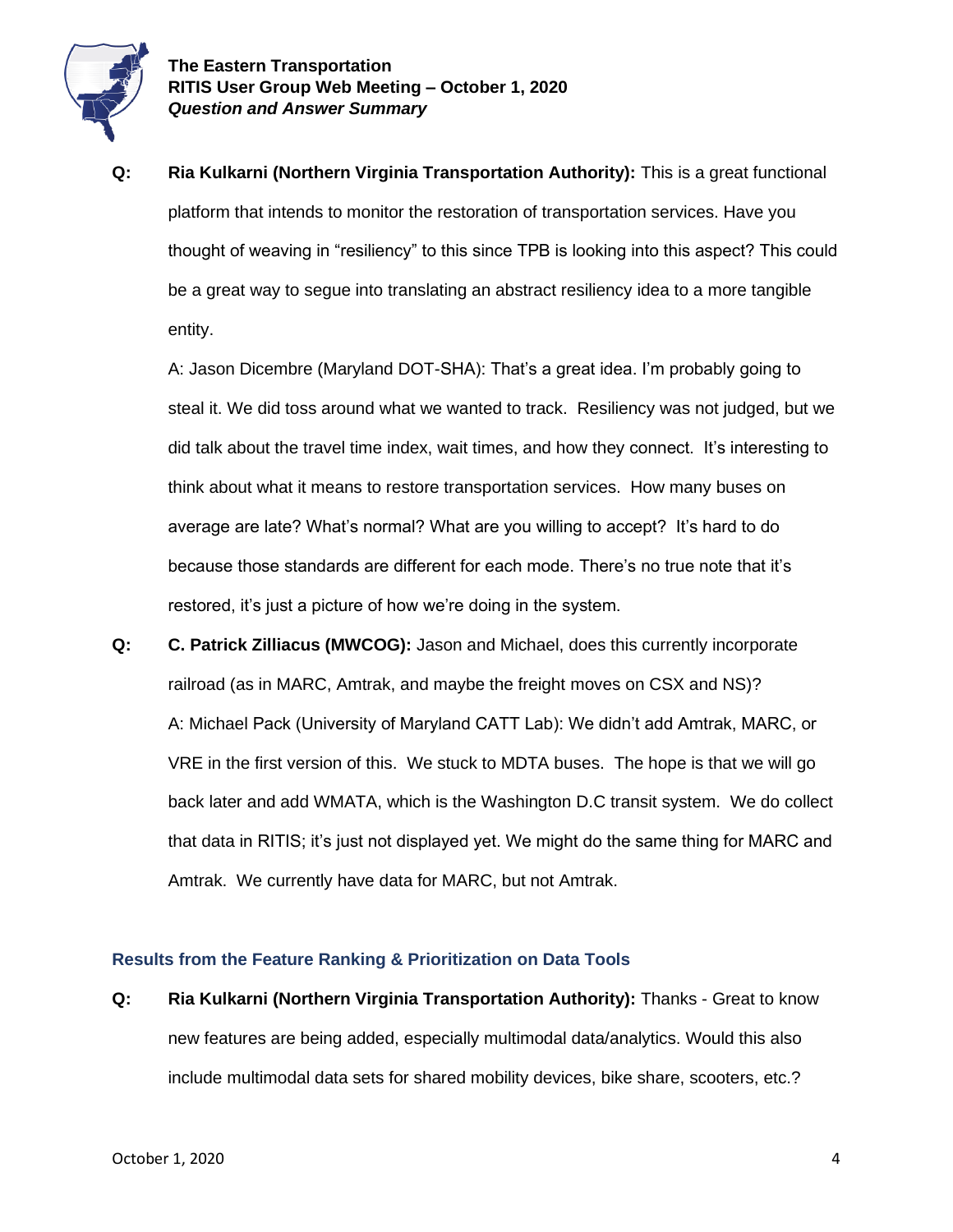

A: Michael Pack (University of Maryland CATT Lab): Nothing is off the table. It's going to be up to the working groups to define what is necessary. We also have to find someone willing to fund it. The data has to be purchased or created. If one of the states wants it and wants to fund it, that would get priority.

# **Working Group Updates**

- **Q: Matthew Glasser (Georgia DOT):** Do you have a list of the "cheap and easy" add-ons? A: Michael Pack (University of Maryland CATT Lab): It's being put together. Some of them could be "cheap and easy" if a particular approach is taken. However, they can balloon if we go in a different direction. For example, updating the speed layers to only show congested areas is a relatively simple enhancement that made the top 10.
- **A: John Allen (University of Maryland CATT Lab):** One thing we would like to do is offer what templates we have and test drive them for your use case. Just give me a call or email. [\(jallen35@umd.edu;](mailto:jallen35@umd.edu) 215.666.3057)

# **RITIS & PDA Suite Updates**

**Q: Ria Kulkarni (Northern Virginia Transportation Authority):** In the previous presentation-some features were added. Are other features available to all RITIS/PDA suite users or do we have to request them?

A: John Allen (University of Maryland CATT Lab): Please email or call me to discuss further [\(jallen35@umd.edu;](mailto:jallen35@umd.edu) 215.666.3057)

**Q: Lynne Randolph (SwRI):** Are trips "origin/destination" counts and is TRIPS limited to certain states?

A: John Allen (University of Maryland CATT Lab): Trip Analytics extracts OD and routing patterns using anonymized GPS origin-destination and waypoint input data from INRIX.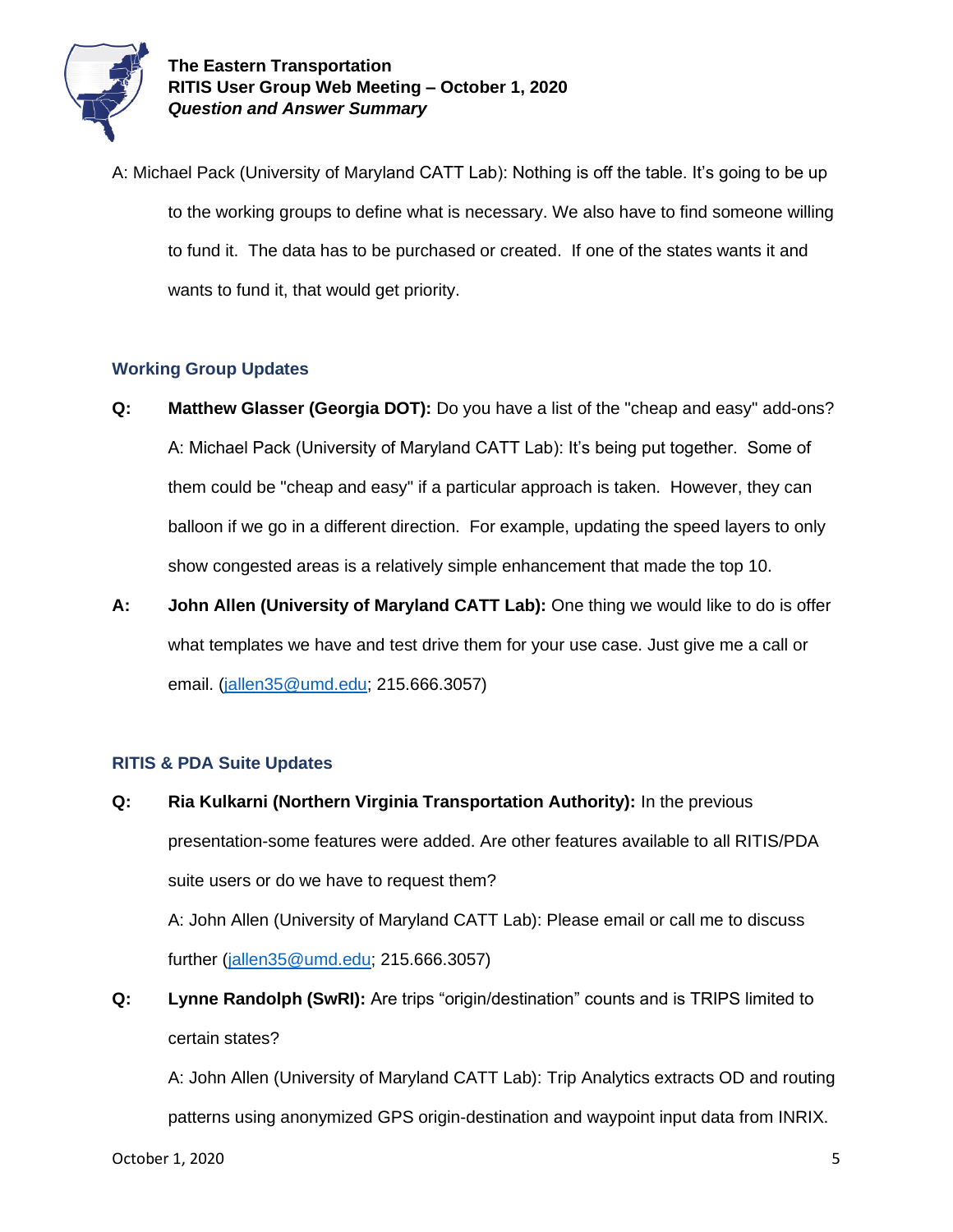

This information is then processed by three tools  $-1$ ) OD Matrix; 2) Segment Analysis; and 3) Route Analysis – to develop tables and visualizations for things like travel demand model calibration, project development, before and after studies, and more. Trip Analytics uses a different data set than RITIS or PDA Suite, so a state would have to purchase the data, then the CATT Lab would activate the tools for that state. For more information on purchasing the data, contact Denise Markow, at The Eastern Transportation Coalition [\(dmarkow@tetcoalition.org\)](mailto:dmarkow@tetcoalition.org). You can also find out more here: [www.ritis.org/tools,](http://www.ritis.org/tools) and scroll down to the three Trip Analytics tool icons. A: Michael Pack (University of Maryland CATT Lab): There are trips demos in our training section—neither of which require a login. You can access them here [\(https://www.ritis.org/tools#odmatrix\)](https://www.ritis.org/tools#odmatrix) and here [\(https://www.ritis.org/tutorials/\)](https://www.ritis.org/tutorials/).

**Q: Lynne Randolph (SwRI):** Are TRIPS limited to only certain states? I saw I couldn't access it.

A: Michael Pack (University of Maryland CATT Lab): Yes and no. It's like the PDA suite. A state has to buy data from a data provider like INRIX. Once that state has purchased data, we place it in the trip's analytics tool and turn it on for the state. There are only a few states that have done that including. Massachusetts, Maryland, Texas, Rhode Island, and a few others. If it's something you're interested in, we can put you in touch with a data provider to talk about the cost. It can be purchased through the Coalition's Vehicle Probe Project. You should talk to Denise Markow, at The Eastern Transportation Coalition (dmarkow@tetcoalition.org).

#### **Agency Input Session**

October 1, 2020 6 **Q: Jesse Buerk (DVRPC):** Can you clarify what features are possible with the PDA Suite?